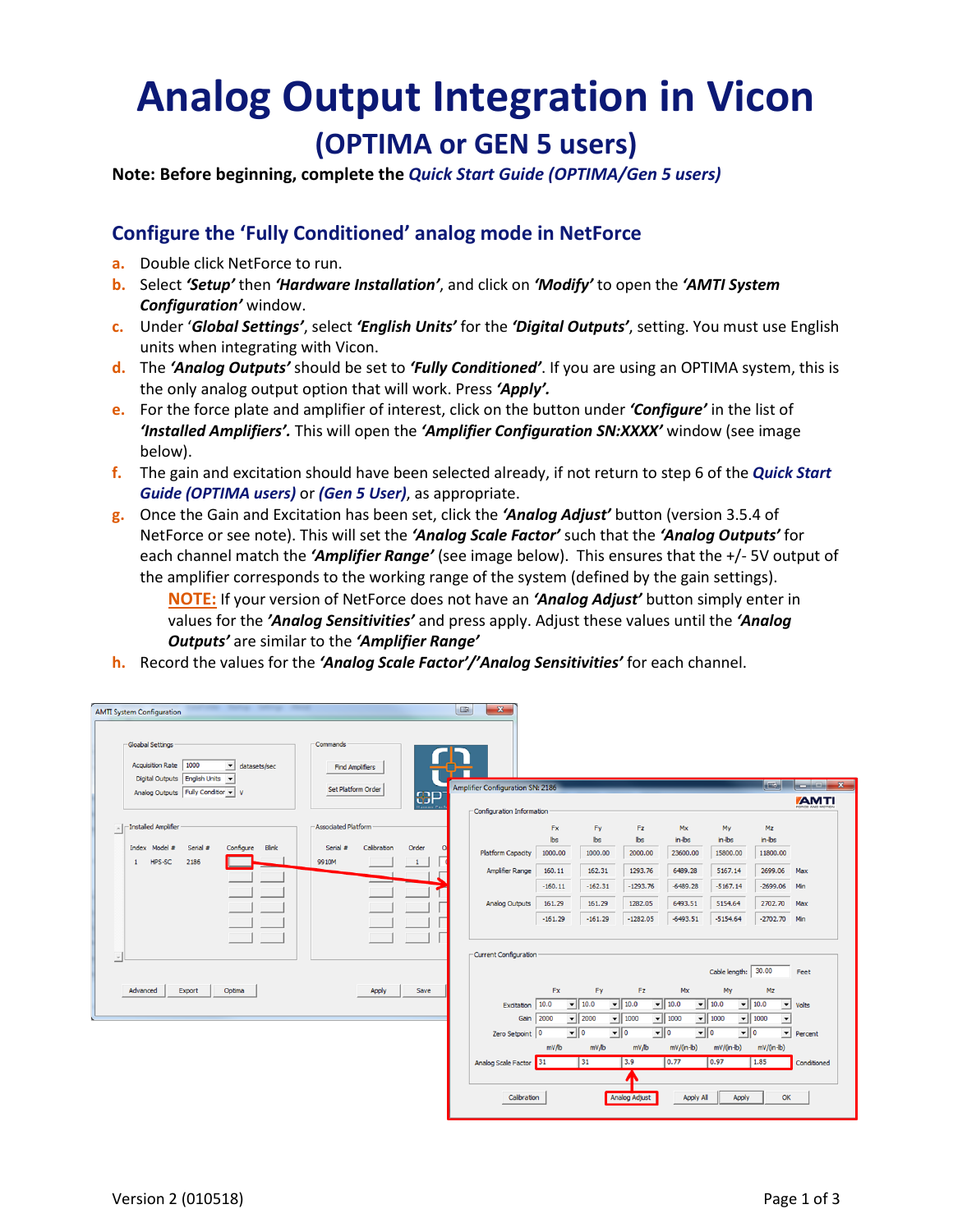## **Integrate the force plate into Vicon**

- **a.** Make sure the amplifier and A/D hardware is connected to the motion capture system as indicated in the Vicon Giganet or Lock+ manual, as appropriate.
- **b.** In Vicon Nexus, make sure you are in *'Live'* mode , then right click on *'Devices'*, however over *'Add Analog Device'*, then select *'Add AMTI OR6 Series Force Plate'*
- **c.** When the force plate is selected you should see a 'Properties' section at the bottom of the system resources pane. Make sure you have clicked *'Show Advanced'*.
- **d.** Ensure that the *'Calibration File'* dropdown is empty, or select it and set it to *'None'*
- **e.** For the *'Calibration Matrix'* setting click on *'. . .'*, which will open a 6 by 6 matrix of zeroes. Leave the rest as zeroes, but replace the diagonal elements with the values you recoded above for the *'Analog Scale Factor'/'Analog Sensitivities'*. See image below.

|                                                                                                                           |                                         |                                                  |                                 |                |                |                                   |           | <b>Amplifier Configuration SN: 27</b>          |                                   | Amplifier Configuration<br>window from NetForce |                                       |                           |                                                         |                                                  | $\Box$                        |
|---------------------------------------------------------------------------------------------------------------------------|-----------------------------------------|--------------------------------------------------|---------------------------------|----------------|----------------|-----------------------------------|-----------|------------------------------------------------|-----------------------------------|-------------------------------------------------|---------------------------------------|---------------------------|---------------------------------------------------------|--------------------------------------------------|-------------------------------|
| Resources                                                                                                                 |                                         | 6 لها                                            | 3D Perspective <b>[0]</b>       |                |                |                                   |           |                                                |                                   |                                                 |                                       |                           |                                                         |                                                  | <b>ZAN</b>                    |
|                                                                                                                           | Go Offline                              | Ш                                                |                                 |                |                |                                   |           | Configuration Information<br>Platform Capacity | <b>Fx</b><br><b>bs</b><br>1000.00 | Fy<br>bs<br>1000.00                             | Fz.<br>bs<br>2000.00                  | Mx<br>in-bs<br>23600.00   | Mv<br>$in$ -lbs<br>15800.00                             | Mz<br>$in$ -lbs<br>11800.00                      |                               |
| <b>A</b> Subjects<br><b>●</b> System                                                                                      |                                         |                                                  |                                 |                |                |                                   |           | Amplifier Range                                | 160.11                            | 162.31                                          | 1293.76                               | 6489.28                   | 5167.14                                                 | 2699.06                                          | Max                           |
|                                                                                                                           |                                         |                                                  |                                 |                |                |                                   |           |                                                | $-160.11$                         | $-162.31$                                       | $-1293.76$                            | $-6489.28$                | $-5167.14$                                              | $-2699.06$                                       |                               |
| Test FullyCond*                                                                                                           |                                         | 8<br>₹                                           |                                 |                |                |                                   |           | <b>Analog Outputs</b>                          | 161.29                            | 161.29                                          | 1282.05                               | 6493.51                   | 5154.64                                                 | 2702.70                                          | May                           |
| Local Vicon System [100Hz]<br>Vicon Cameras<br>$\leq$<br>Vicon Connectivity<br>v<br>$\blacktriangleright$ #4 (MX Giganet) |                                         | $\blacktriangle$                                 | Right click on devices to       |                |                |                                   |           | Current Configuration                          | $-161.29$                         | $-161.29$                                       | $-1282.05$                            | $-6493.51$                | $-5154.64$                                              | $-2702.70$                                       | Min                           |
|                                                                                                                           | Analog [1000Hz] (Slot 1)                | add the platform                                 |                                 |                |                |                                   |           | Optimization: V Force Platform                 |                                   |                                                 | Single Load Cell                      |                           | Cable length: 30.00                                     |                                                  | Feet                          |
| V M Devices                                                                                                               |                                         |                                                  |                                 |                |                |                                   |           |                                                | Fx                                | Fy                                              | Fz.                                   | Mx                        | My                                                      | Mz                                               |                               |
| <b>∨ D</b><br>v.<br>Force                                                                                                 | #1 [1000Hz] (AMTI OR6 Series Force Pl., |                                                  |                                 |                |                |                                   |           | Excitation 10.0<br>Gain 2000                   |                                   | $- 10.0$<br>$- 2000$                            | $-10.0$<br>$-1000$                    | $\bullet$ 10.0<br>$-1000$ | $-10.0$<br>$-1000$                                      | $- 10.0$<br>$- 1000$<br>$\overline{\phantom{a}}$ | $\mathbf{v}$ Volts            |
| <b>Fx</b>                                                                                                                 |                                         |                                                  |                                 |                |                |                                   |           | Zero Setpoint 0                                |                                   | $\overline{\phantom{a}}$ 0                      | $\overline{\cdot}$ $\overline{\cdot}$ | $\overline{\cdot}$ 0      | $\overline{\cdot}$ $\overline{\cdot}$<br>$\mathbf{v}$ 0 |                                                  | $\blacktriangleright$ Percent |
| Fy<br>Fz                                                                                                                  |                                         |                                                  |                                 |                |                |                                   |           |                                                | mV/b                              | mv/b                                            | mv/b                                  | $mV/(m-b)$                | $mV/(m-b)$                                              | $mV/(n-b)$                                       |                               |
|                                                                                                                           |                                         | $\overline{\phantom{a}}$<br><b>Hide Advanced</b> |                                 |                |                |                                   |           | Analog Scale Factor 31                         |                                   | 31                                              | 3.9                                   | 0.77                      | 0.97                                                    | 1.85                                             | Condition                     |
| Properties                                                                                                                |                                         |                                                  |                                 |                |                |                                   |           |                                                |                                   |                                                 |                                       |                           |                                                         |                                                  |                               |
| General                                                                                                                   |                                         |                                                  |                                 |                |                |                                   |           | Calibration                                    |                                   |                                                 | Analog Adjus                          | ply All                   | pply                                                    | OK                                               |                               |
| Name:                                                                                                                     |                                         |                                                  |                                 |                |                |                                   |           |                                                |                                   |                                                 |                                       |                           |                                                         |                                                  |                               |
| Delay Compensation (s):                                                                                                   |                                         |                                                  | <b>Calibration Matrix</b>       |                |                |                                   |           |                                                | $\times$                          |                                                 |                                       |                           |                                                         |                                                  |                               |
| Calibration File:                                                                                                         |                                         | $\cdots$                                         | $\mathbf{1}$                    | $\overline{2}$ | $\overline{3}$ | $\overline{4}$                    | 5         | 6                                              |                                   |                                                 |                                       |                           |                                                         |                                                  |                               |
| Calibration Matrix:<br>Zero Level:                                                                                        | 6x6 Matrix                              | $\cdots$                                         |                                 |                |                |                                   |           | 0.0000000                                      |                                   |                                                 |                                       |                           |                                                         |                                                  |                               |
| Correction Factor:                                                                                                        | 1x6 Matrix                              | $\overline{\phantom{a}}$                         |                                 |                |                |                                   |           |                                                |                                   |                                                 |                                       |                           |                                                         |                                                  |                               |
| Force Threshold (N):                                                                                                      | 1000<br>$\overline{0}$                  |                                                  | 3 0.0000000                     | 0.0000000      | 3.9000000      | 0.00000000 10.00000000 10.0000000 |           |                                                |                                   |                                                 |                                       |                           |                                                         |                                                  |                               |
|                                                                                                                           |                                         |                                                  | 4 0.0000000                     | 0.0000000      | 0.0000000      | 0.7700000                         |           | <b>CONTROLLED IN THE STATE</b>                 |                                   |                                                 |                                       |                           |                                                         |                                                  |                               |
| <b>Status</b>                                                                                                             |                                         |                                                  | 5 0.0000000                     | 0.0000000      | 0.0000000      | 0.0000000                         | 0.9700000 | <b>b.9000000</b>                               |                                   |                                                 |                                       |                           |                                                         |                                                  |                               |
| Connected:                                                                                                                | $\overline{\mathbf{v}}$                 |                                                  | 6 0.0000000 0.0000000 0.0000000 |                |                | 0.0000000                         | 0.0000000 | 1.8500000                                      |                                   |                                                 |                                       |                           |                                                         |                                                  |                               |
| Source                                                                                                                    |                                         |                                                  |                                 |                |                |                                   |           |                                                |                                   |                                                 |                                       |                           |                                                         |                                                  |                               |
| Source:                                                                                                                   | #4 MX Giganet - Slot                    |                                                  |                                 |                |                |                                   | Apply     | Close                                          |                                   |                                                 |                                       |                           |                                                         |                                                  |                               |
| Gain (V):                                                                                                                 | 5.00                                    |                                                  |                                 |                |                |                                   |           |                                                |                                   |                                                 |                                       |                           |                                                         |                                                  |                               |
| Fill:                                                                                                                     | Fill                                    |                                                  |                                 |                |                |                                   |           |                                                |                                   |                                                 |                                       |                           |                                                         |                                                  |                               |
| Clear:                                                                                                                    | Clear                                   |                                                  |                                 |                |                |                                   |           |                                                |                                   |                                                 |                                       |                           |                                                         |                                                  |                               |
| Fx:                                                                                                                       | Pin 1                                   |                                                  |                                 |                |                |                                   |           |                                                |                                   |                                                 |                                       |                           |                                                         |                                                  |                               |

- **f.** Set the correction factor to 1000.
- **g.** In the '*Source'* menu, select the correct source. This is the Lock+ or Giganet to which the AMTI force plate is connected.
- **h.** For each channel of the force plate set the pin assignment based on how it is connected to the A/D board.